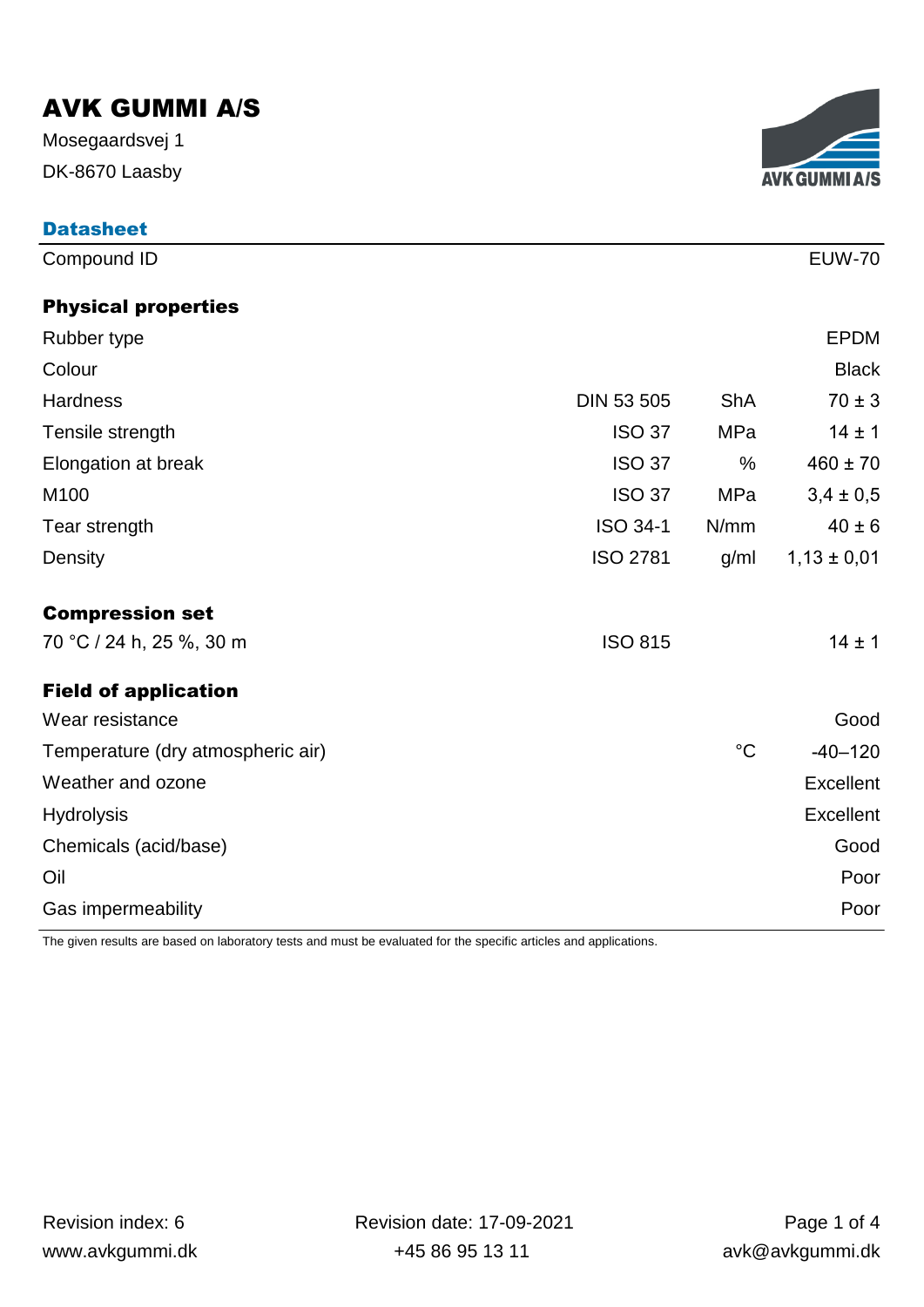DK-8670 Laasby Mosegaardsvej 1

| <b>Datasheet</b>           |                    |               |
|----------------------------|--------------------|---------------|
| Compound ID                |                    | <b>EUW-70</b> |
| <b>Compliance status</b>   |                    |               |
| 3A Sanitary Standard       | Class II (Low Fat) |               |
| ACS XP P 41-250 (1/2/3)    | 23 °C              |               |
| <b>AS/NZS 4020</b>         | 23 °C              |               |
| <b>BS 6920</b>             | 60 °C              |               |
| EC 1935/2004               |                    |               |
| <b>Elastomer Guideline</b> | 60 °C              |               |
| EN 681-1                   |                    |               |
| FDA 21 CFR 177.2600        |                    |               |
| GB/T 5750.7                |                    |               |
| Hydrocheck                 |                    |               |
| <b>KIWA</b>                | Product            |               |
| <b>NIPH</b>                |                    |               |
| <b>NSF-61</b>              | Product            |               |
| W 270                      |                    |               |
| ÖNORM B 5014               | Product            |               |

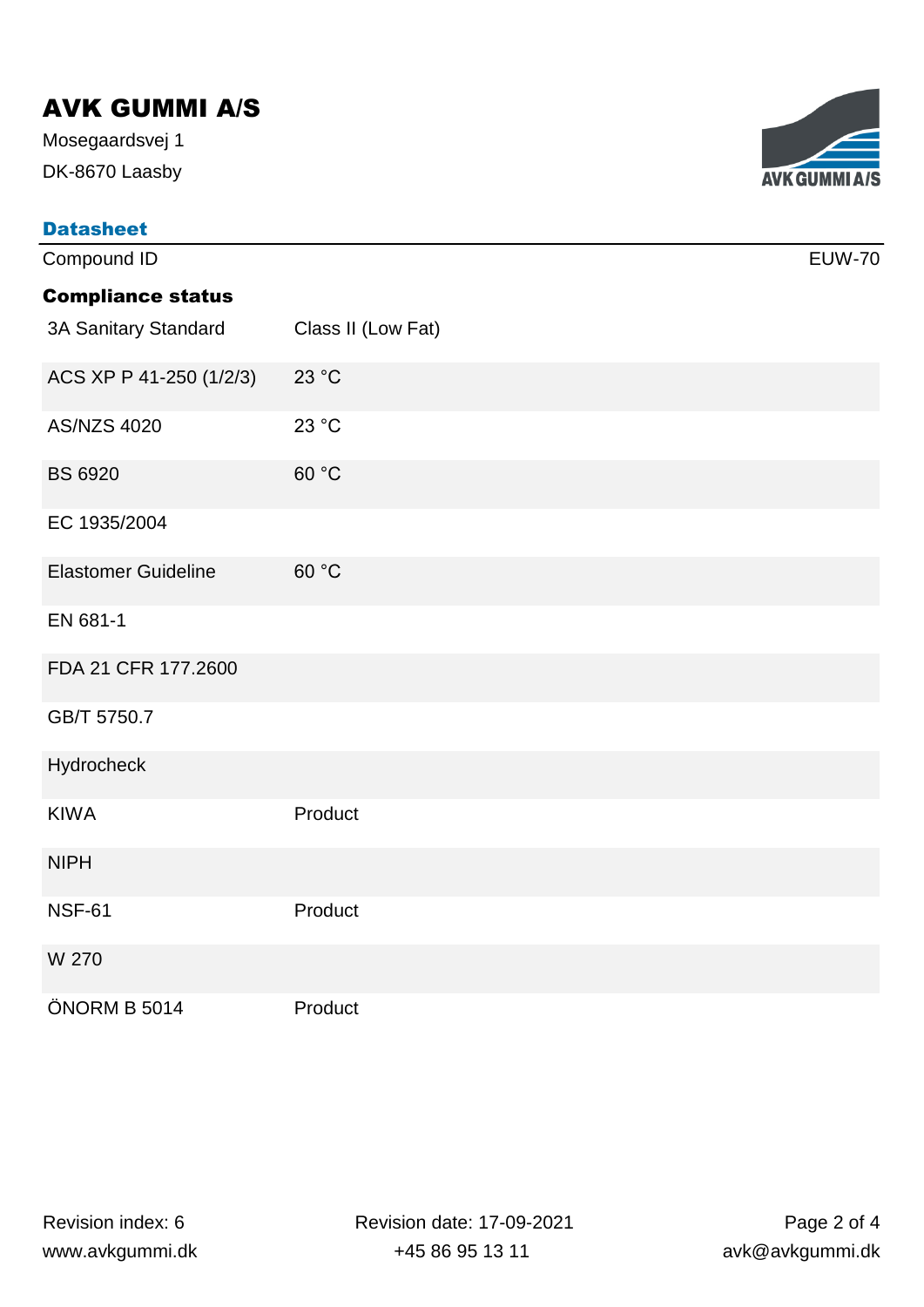DK-8670 Laasby Mosegaardsvej 1

| <b>AVK GUMMI A/S</b> |
|----------------------|

| <b>Datasheet</b>             |                                                                                                                                                                                                                                                             |
|------------------------------|-------------------------------------------------------------------------------------------------------------------------------------------------------------------------------------------------------------------------------------------------------------|
| Compound ID                  | <b>EUW-70</b>                                                                                                                                                                                                                                               |
| <b>Regulatory compliance</b> |                                                                                                                                                                                                                                                             |
| <b>ADI</b> free              | Do not contain any substances originating from humans or animals.                                                                                                                                                                                           |
| <b>Bisphenols</b>            | Do not contain Bisphenols as described in 1895/2005/EEC. BPA,<br><b>BADGE, BFDGE, NOGE</b>                                                                                                                                                                  |
| <b>Conflict materials</b>    | In accordance with US Law: "Dodd Frank Wall Street Reform &<br>Consumer Protection Act", sec 1502, of 21.07.2010.                                                                                                                                           |
| <b>GMP</b>                   | Good Manufacturing Process in accordance with 2023/2006 EC                                                                                                                                                                                                  |
| <b>Hazardous materials</b>   | Do not contain any hazardous substances as described in the Hong<br>Kong International Convention for the Safe and Environmentally<br>Sound Recycling of Ships, 2009                                                                                        |
| <b>ODS</b>                   | Do not contain Ozone Depleting Substances. In accordance with the<br>Regulation EC 1005/2009 OF EUROPEAN PARLIAMENT AND OF<br>THE COUNCIL OF 16 SEPTEMBER 2009 and Regulation EC<br>2037/2000 OF EUROPEAN PARLIAMENT AND OF THE COUNCIL<br>OF 29 JUNE 2000. |
| <b>Pthalates</b>             | Do not contain pthalates                                                                                                                                                                                                                                    |
| <b>REACH</b>                 | In accordance with regulation EC 1907/2006.<br>Do not contain any substances above 0.1% (w/w) from:<br>The Candidate List of Substances of Very High Concern, Annex XVII                                                                                    |
| <b>RoHS</b>                  | In accordance with the Directives 2011/65/EC, RoHS 2, and<br>2015/863/EC, RoHS 3, of The European Parliament and of the<br>Council.                                                                                                                         |